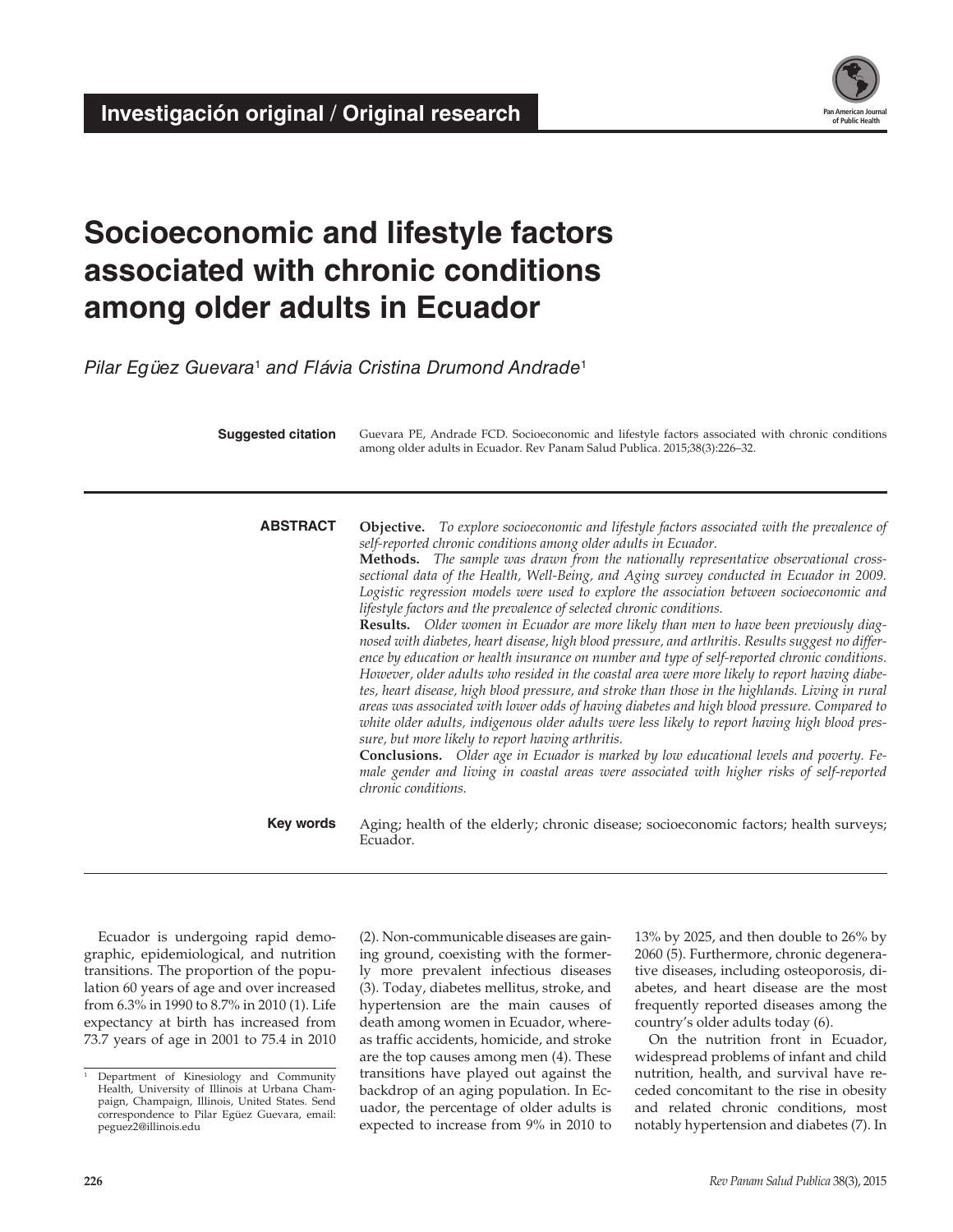Ecuador, overweight and obesity affect about 30% of children and adolescents (5–19 years of age) and 70% of middle-aged adults (30–59 years) (8). It is well established that overweight and obesity increase the risk of developing chronic diseases and disabilities that manifest markedly at older ages (9).

Access to health care has improved in Ecuador, particularly over the past decade (4); however, a recent study reported that among 35 developing countries, Ecuador had one of the highest risks (26%) of catastrophic medical spending, defined as medical expenses that equal 40% or more of an individual's ability to pay (10).

These transformations did not occur evenly across Ecuadorian society (11). In fact, inequalities are particularly severe among older adults. Freire and colleagues (6) estimated that in 2010, approximately 23% of older adults in Ecuador were living in good social conditions, 54% in regular or bad social conditions, and 23% in conditions of indigence (6).

Few studies have examined the health and well-being of older adults in Ecuador (12, 13). Since 2001, a large body of literature (14) based on survey and panel studies has evaluated the health status of older adults in seven cities of Latin America and the Caribbean (LAC). However, prior to 2009, Ecuador did not have available, population-level data on the health of older adults, and so comparisons with other LAC countries could not be drawn. The *Salud, Bienestar y Envejecimiento* survey (Health, Well-Being, and Aging survey; SABE) was carried out at the national level in Ecuador in 2009 and 2010 (SABE Ecuador I and II) (6). Based on this data, two studies examined the prevalence of falls and hip fractures (15, 16), and three studies offered general descriptive analyses of the SABE study's findings (3, 6, 17).

Given the impact of chronic diseases among the population of Ecuador, the present study explores socioeconomic and lifestyle factors associated with the prevalence of self-reported chronic conditions among the country's older adults.

#### **MATERIALS AND METHODS**

## **Sample size and data**

This study used observational crosssectional data from the SABE Ecuador I study for June–August 2009 provided by

respondents 60 years of age and over in the highlands and coastal areas of Ecuador (excluding the Amazon and Galápagos areas) (6).

The interview guide and anthropometric measurements questionnaire used in this study were revised versions of previous SABE studies for Latin America and the Caribbean, and were validated through a pilot test (6). The sample was obtained using a probability and population proportionate sample of households with at least one adult 60 years of age or older residing in urban or rural areas (6). A total of 5 100 households in the highlands and 5 268 in the coastal area were identified in sectors randomly-selected based on the 2001 national census cartography. Information was collected for 5 235 subjects, with a 97% response rate (6).

From the original sample of 5 235 subjects, data for selected variables was missing in 224 cases. In further analysis (not shown), no age, sex, marital status, exercise, or smoking differences were found between those with complete and those with missing data. When compared to those with missing data, those with complete data on selected variables were more likely to be overweight or obese, to live in either urban or coastal areas, to be more educated (i.e., primary school or higher), to have health insurance, to not receive the monthly income subsidy, and to be white  $(P < 0.05)$ . Those with complete data were less likely to have been previously diagnosed with heart disease than those with missing data ( $P < 0.05$ ). The final sample is composed by 5 011 individuals with complete data on selected variables.

Prior to data collection, participants provided informed consent to use their data for research purposes (6). The Ministry of Social and Economic Inclusion of Ecuador provided the funding. The Institutional Review Board of the *Universidad San Francisco de Quito* (Quito, Ecuador) approved the study (6). The SABE dataset is publicly available; the data does not contain subject identifiers, such as names.

#### **Data analysis**

Logistic regressions were used to assess socioeconomic and lifestyle differences in the prevalence of self-reported chronic diseases. Data management and analyses were performed using Stata®

13.1 (StataCorp LP, College Station, Texas, United States). Survey design was accounted for when reporting descriptive statistics and regression results.

#### **Measures**

Table 1 provides a description of dependent, independent, and control variables. Dependent variables consisted of five self-reported chronic conditions surveyed in the SABE Ecuador I study: diabetes, heart disease, high blood pressure, stroke, and arthritis. Each chronic condition was dichotomized: a score of 0 indicated the respondent *had never* been told by a nurse or a physician that he or she had the condition; a score of 0 indicated the respondent had been told of the condition.

Independent variables were categorized as demographic characteristics or socioeconomic conditions. Demographic characteristics were age, gender, marital status, and ethnicity. Socioeconomic conditions were assessed through respondents' education level, residence in rural or urban areas, residence in coastal or highland areas, and health insurance coverage, as well as whether respondents received a government subsidy through the Human Development Bonus (HDB) program, a monthly income benefit granted to older adults in the first and second poorest quintiles.

The control variables were physical exercise, smoking, and body mass index (BMI).

# **RESULTS**

Table 2 shows the descriptive statistics for the final sample composed of 5 011 older adults. Among selected chronic conditions, high blood pressure was the most frequently reported (46%), followed by arthritis (32.2%), diabetes (13.4%), heart disease (13.1%), and stroke  $(6.4\%)$ .

Table 3 presents the results of five regression models that assess the associations between sociodemographic indicators and self-reported chronic conditions. Older age was associated with higher odds of being diagnosed with heart disease. Women were more likely than men to have been previously diagnosed with diabetes (Odds ratio [OR] = 1.91), heart disease ( $OR = 1.79$ ), high blood pressure  $(OR = 1.79)$ , and arthritis  $(OR = 2.92)$ , but not stroke. White older adults were less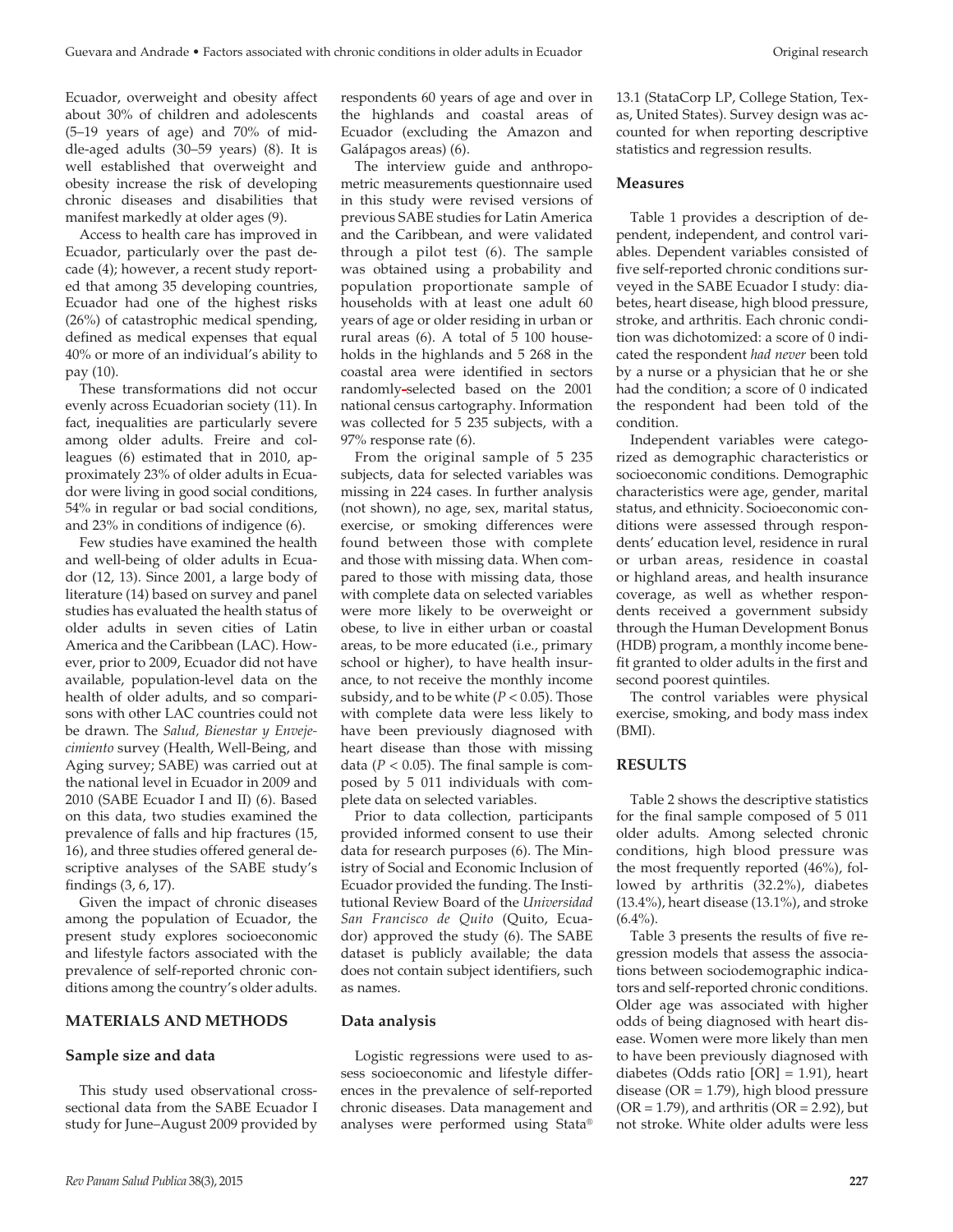| Variable                      | Description                                                                                                              |  |  |  |  |  |  |  |
|-------------------------------|--------------------------------------------------------------------------------------------------------------------------|--|--|--|--|--|--|--|
| Independent variables         |                                                                                                                          |  |  |  |  |  |  |  |
| Demographics                  |                                                                                                                          |  |  |  |  |  |  |  |
| Age                           | Age aggregated by six categories: 60–64 years of age (reference category), 65–69, 70–74, 75–79, 80–102, and undeclared.  |  |  |  |  |  |  |  |
| Gender                        | Male = $0$ ; Female = 1                                                                                                  |  |  |  |  |  |  |  |
| <b>Marital status</b>         | Married = $0:$ Unmarried = 1                                                                                             |  |  |  |  |  |  |  |
| Ethnicity                     |                                                                                                                          |  |  |  |  |  |  |  |
| Indigenous                    | Defined as native of the country.                                                                                        |  |  |  |  |  |  |  |
| Afro-descendant               | Defined as having black or brown skin, presenting Afro-Ecuadorian traits, or having black ancestry.                      |  |  |  |  |  |  |  |
| Mestizo, other                | Defined as mixed or born from parents of different races, or belonging to other ethnic groups.                           |  |  |  |  |  |  |  |
| White                         | Defined as having European or Caucasian ancestry.                                                                        |  |  |  |  |  |  |  |
| Not reported                  |                                                                                                                          |  |  |  |  |  |  |  |
| Socioeconomic conditions      |                                                                                                                          |  |  |  |  |  |  |  |
| <b>Education and literacy</b> |                                                                                                                          |  |  |  |  |  |  |  |
| <b>Illiterate</b>             | Illiterate or less than primary education.                                                                               |  |  |  |  |  |  |  |
| Primary                       | Completed primary school (6 <sup>th</sup> grade) (reference category).                                                   |  |  |  |  |  |  |  |
| Secondary or higher           | Completed secondary school (12 <sup>th</sup> grade) or higher levels of formal education.                                |  |  |  |  |  |  |  |
| Residential area              | Urban area (2 000+ residents) = 0; Rural area = 1                                                                        |  |  |  |  |  |  |  |
| Geographic area               | Highlands = $0$ ; Coastal = 1                                                                                            |  |  |  |  |  |  |  |
| Health insurance coverage     | $Insured = 0$ ; Uninsured = 1                                                                                            |  |  |  |  |  |  |  |
| Income subsidy                | Does not receive subsidy = 0; Receives subsidy = $1$                                                                     |  |  |  |  |  |  |  |
|                               | A government-funded, monthly income supplement for older adults in the first and second poorest quintiles.               |  |  |  |  |  |  |  |
| Control variables             |                                                                                                                          |  |  |  |  |  |  |  |
| Physical exercise             | $No = 0$ : Yes = 1                                                                                                       |  |  |  |  |  |  |  |
|                               | Dichotomized according to answers to question, "Did you exercise regularly or perform rigorous physical activity such as |  |  |  |  |  |  |  |
|                               | sports, jogging, dancing, or heavy work at least three times a week over the past year?"                                 |  |  |  |  |  |  |  |
| Smoking                       | Smoking status aggregated into three groups: Currently smokes, previously smoked, and never smoked (reference category). |  |  |  |  |  |  |  |
| Body Mass Index (BMI)         | kg/m <sup>2</sup> (weight in kilograms divided by height in meters squared)                                              |  |  |  |  |  |  |  |
| Underweight                   | BMI < 18.5                                                                                                               |  |  |  |  |  |  |  |
| Normal weight                 | $BMI = 18.5 - 24.9$ (reference category)                                                                                 |  |  |  |  |  |  |  |
| Overweight                    | $BMI = 25 - 29.9$                                                                                                        |  |  |  |  |  |  |  |
| Obese                         | $BMI \geq 30$                                                                                                            |  |  |  |  |  |  |  |
| <b>Missing</b>                |                                                                                                                          |  |  |  |  |  |  |  |

#### **TABLE 1. Classification of variables in a study of socioeconomic and lifestyle factors associated with chronic conditions among older adults in Ecuador, 2009**

*Source:* Data from the Instituto Ecuatoriano de Estadística y Censos – Encuesta de Salud Bienestar y Envejecimiento (SABE), 2009.

likely than their indigenous counterparts to report being previously diagnosed with high blood pressure  $(OR = 0.54)$ , but more likely to report having arthritis ( $OR = 1.76$ ). There were no significant statistical differences by education or health insurance coverage. However, participants who received the government income subsidy were 45% more likely to have been diagnosed with high blood pressure. Participants living in rural areas were less likely to have been diagnosed with diabetes ( $OR = 0.63$ ) and high blood pressure  $(OR = 0.78)$  than their counterparts living in urban areas. Participants who resided in the coastal area were more likely to report being previously diagnosed with diabetes  $(OR = 1.54)$ , heart disease  $(OR = 1.49)$ , high blood pressure ( $OR = 1.32$ ), and stroke  $(OR = 1.50)$  than those who resided in the highlands.

Compared to older adults of normal weight, those who were overweight or obese were more likely to report having diabetes, heart disease, and high blood pressure. Obese older adults were also more likely to report having arthritis compared to those of normal weight. Respondents who reported themselves as former smokers were more likely to have been previously diagnosed with diabetes, heart disease, and high blood pressure than those who had never smoked. However, older adults who identified as current smokers were less likely to have been previously diagnosed with heart disease, high blood pressure, stroke, or arthritis. Finally, older adults who had not exercised regularly over the past year were more than twice as likely to have been diagnosed with stroke than those who had exercised.

## **DISCUSSION**

This study of socioeconomic and lifestyle factors associated prevalence of self-reported chronic conditions among older adults in Ecuador found that almost half had been previously diagnosed with high blood pressure. This proportion is within the range found among older adults in several countries in Latin America (18). Also, approximately 1 of 3 older Ecuadorians reported having arthritis, which also falls within the range found in LAC, e.g., 23.8% in Mexico City, Mexico, and 55.6% in Havana, Cuba (19, 20). Diabetes was selfreported by about 13% of older adults in Ecuador, similar to other LAC countries with lower self-reported prevalence (21). In terms of heart disease, approximately 13% of older Ecuadorians self-reported having this condition. A previous study based on SABE data in other countries found an overall 21% prevalence of selfreported heart disease, ranging from 10% in Mexico City to 34% in Santiago, Chile (22).

The current study shows that low education levels are widespread among older adults in Ecuador—30% are illiterate and another 50% have only primary education. Nonetheless, in multivariate analyses, results did not indicate educational differences in chronic disease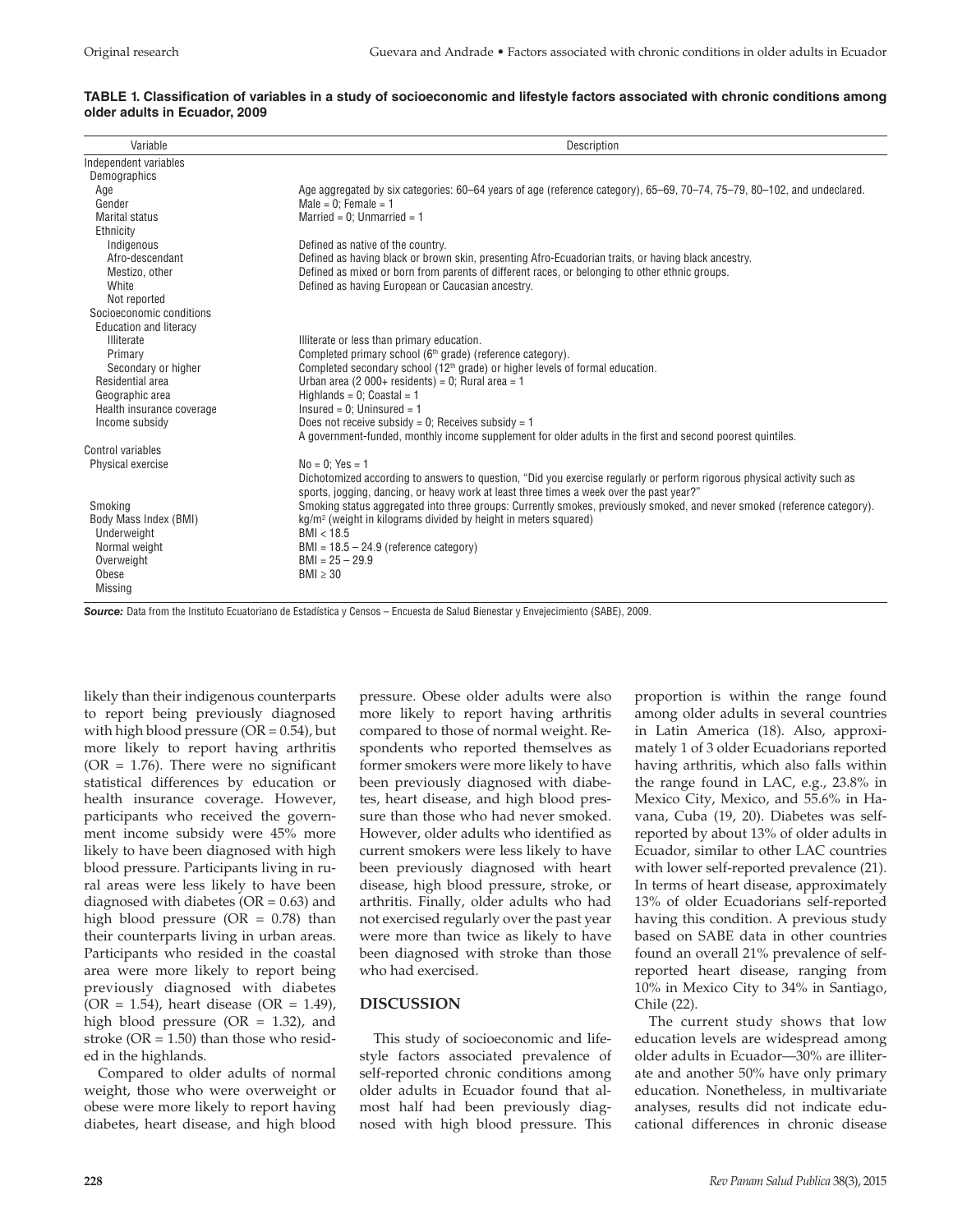**TABLE 2. Demographic, socioeconomic, and health conditions of older respondents (***n* **= 5 011) to the survey, Salud Bienestar y Envejecimiento (SABE) Ecuador I, 2009** 

| Independent variables<br>Demographics<br>Age (in years)<br>$60 - 64$<br>23.9<br>$65 - 69$<br>20.8<br>$70 - 74$<br>17.1<br>$75 - 79$<br>13.9<br>$80 - 102$<br>16.2<br>Undeclared<br>8.0<br>Gender<br>Male<br>46.1<br>Female<br>53.9<br><b>Marital status</b><br><b>Married</b><br>59.2<br>41.0<br>Unmarried<br>Ethnicity<br>Indigenous<br>8.8<br>Afro-descendant<br>6.5<br>Mestizo, other<br>66.1<br>14.3<br>White<br>Not reported<br>4.3<br>Socioeconomic conditions<br><b>Education and literacy</b><br><b>Illiterate</b><br>29.8<br>Primary<br>50.2<br>Secondary and over<br>20.0<br>Residential area<br>67.7<br>Urban<br>32.3<br>Rural<br>Geographic area<br>Highlands<br>49.5<br>50.5<br>Coastal<br>Health insurance coverage<br>32.5<br>Insured<br>67.5<br>Uninsured<br>Income subsidy<br>77.7<br>Does not receive subsidy<br>22.3<br>Receives income subsidy<br><b>Control variables</b><br>Physical exercise<br>68.8<br>Does not exercise<br><b>Exercises</b><br>31.2<br>Smoking<br><b>Currently smokes</b><br>9.9<br>30.9<br>Previously smoked<br>Never smoked<br>59.2<br><b>Body Mass Index</b><br>Underweight<br>2.5<br>35.6<br>Normal weight<br>38.2<br>Overweight<br>18.7<br>Obese<br>Missing<br>5.0<br>Dependent variables<br>13.4<br><b>Diabetes</b><br>13.1<br>Heart disease | Variable | $\frac{0}{0}$ |
|---------------------------------------------------------------------------------------------------------------------------------------------------------------------------------------------------------------------------------------------------------------------------------------------------------------------------------------------------------------------------------------------------------------------------------------------------------------------------------------------------------------------------------------------------------------------------------------------------------------------------------------------------------------------------------------------------------------------------------------------------------------------------------------------------------------------------------------------------------------------------------------------------------------------------------------------------------------------------------------------------------------------------------------------------------------------------------------------------------------------------------------------------------------------------------------------------------------------------------------------------------------------------------------------|----------|---------------|
|                                                                                                                                                                                                                                                                                                                                                                                                                                                                                                                                                                                                                                                                                                                                                                                                                                                                                                                                                                                                                                                                                                                                                                                                                                                                                             |          |               |
|                                                                                                                                                                                                                                                                                                                                                                                                                                                                                                                                                                                                                                                                                                                                                                                                                                                                                                                                                                                                                                                                                                                                                                                                                                                                                             |          |               |
|                                                                                                                                                                                                                                                                                                                                                                                                                                                                                                                                                                                                                                                                                                                                                                                                                                                                                                                                                                                                                                                                                                                                                                                                                                                                                             |          |               |
|                                                                                                                                                                                                                                                                                                                                                                                                                                                                                                                                                                                                                                                                                                                                                                                                                                                                                                                                                                                                                                                                                                                                                                                                                                                                                             |          |               |
|                                                                                                                                                                                                                                                                                                                                                                                                                                                                                                                                                                                                                                                                                                                                                                                                                                                                                                                                                                                                                                                                                                                                                                                                                                                                                             |          |               |
|                                                                                                                                                                                                                                                                                                                                                                                                                                                                                                                                                                                                                                                                                                                                                                                                                                                                                                                                                                                                                                                                                                                                                                                                                                                                                             |          |               |
|                                                                                                                                                                                                                                                                                                                                                                                                                                                                                                                                                                                                                                                                                                                                                                                                                                                                                                                                                                                                                                                                                                                                                                                                                                                                                             |          |               |
|                                                                                                                                                                                                                                                                                                                                                                                                                                                                                                                                                                                                                                                                                                                                                                                                                                                                                                                                                                                                                                                                                                                                                                                                                                                                                             |          |               |
|                                                                                                                                                                                                                                                                                                                                                                                                                                                                                                                                                                                                                                                                                                                                                                                                                                                                                                                                                                                                                                                                                                                                                                                                                                                                                             |          |               |
|                                                                                                                                                                                                                                                                                                                                                                                                                                                                                                                                                                                                                                                                                                                                                                                                                                                                                                                                                                                                                                                                                                                                                                                                                                                                                             |          |               |
|                                                                                                                                                                                                                                                                                                                                                                                                                                                                                                                                                                                                                                                                                                                                                                                                                                                                                                                                                                                                                                                                                                                                                                                                                                                                                             |          |               |
|                                                                                                                                                                                                                                                                                                                                                                                                                                                                                                                                                                                                                                                                                                                                                                                                                                                                                                                                                                                                                                                                                                                                                                                                                                                                                             |          |               |
|                                                                                                                                                                                                                                                                                                                                                                                                                                                                                                                                                                                                                                                                                                                                                                                                                                                                                                                                                                                                                                                                                                                                                                                                                                                                                             |          |               |
|                                                                                                                                                                                                                                                                                                                                                                                                                                                                                                                                                                                                                                                                                                                                                                                                                                                                                                                                                                                                                                                                                                                                                                                                                                                                                             |          |               |
|                                                                                                                                                                                                                                                                                                                                                                                                                                                                                                                                                                                                                                                                                                                                                                                                                                                                                                                                                                                                                                                                                                                                                                                                                                                                                             |          |               |
|                                                                                                                                                                                                                                                                                                                                                                                                                                                                                                                                                                                                                                                                                                                                                                                                                                                                                                                                                                                                                                                                                                                                                                                                                                                                                             |          |               |
|                                                                                                                                                                                                                                                                                                                                                                                                                                                                                                                                                                                                                                                                                                                                                                                                                                                                                                                                                                                                                                                                                                                                                                                                                                                                                             |          |               |
|                                                                                                                                                                                                                                                                                                                                                                                                                                                                                                                                                                                                                                                                                                                                                                                                                                                                                                                                                                                                                                                                                                                                                                                                                                                                                             |          |               |
|                                                                                                                                                                                                                                                                                                                                                                                                                                                                                                                                                                                                                                                                                                                                                                                                                                                                                                                                                                                                                                                                                                                                                                                                                                                                                             |          |               |
|                                                                                                                                                                                                                                                                                                                                                                                                                                                                                                                                                                                                                                                                                                                                                                                                                                                                                                                                                                                                                                                                                                                                                                                                                                                                                             |          |               |
|                                                                                                                                                                                                                                                                                                                                                                                                                                                                                                                                                                                                                                                                                                                                                                                                                                                                                                                                                                                                                                                                                                                                                                                                                                                                                             |          |               |
|                                                                                                                                                                                                                                                                                                                                                                                                                                                                                                                                                                                                                                                                                                                                                                                                                                                                                                                                                                                                                                                                                                                                                                                                                                                                                             |          |               |
|                                                                                                                                                                                                                                                                                                                                                                                                                                                                                                                                                                                                                                                                                                                                                                                                                                                                                                                                                                                                                                                                                                                                                                                                                                                                                             |          |               |
|                                                                                                                                                                                                                                                                                                                                                                                                                                                                                                                                                                                                                                                                                                                                                                                                                                                                                                                                                                                                                                                                                                                                                                                                                                                                                             |          |               |
|                                                                                                                                                                                                                                                                                                                                                                                                                                                                                                                                                                                                                                                                                                                                                                                                                                                                                                                                                                                                                                                                                                                                                                                                                                                                                             |          |               |
|                                                                                                                                                                                                                                                                                                                                                                                                                                                                                                                                                                                                                                                                                                                                                                                                                                                                                                                                                                                                                                                                                                                                                                                                                                                                                             |          |               |
|                                                                                                                                                                                                                                                                                                                                                                                                                                                                                                                                                                                                                                                                                                                                                                                                                                                                                                                                                                                                                                                                                                                                                                                                                                                                                             |          |               |
|                                                                                                                                                                                                                                                                                                                                                                                                                                                                                                                                                                                                                                                                                                                                                                                                                                                                                                                                                                                                                                                                                                                                                                                                                                                                                             |          |               |
|                                                                                                                                                                                                                                                                                                                                                                                                                                                                                                                                                                                                                                                                                                                                                                                                                                                                                                                                                                                                                                                                                                                                                                                                                                                                                             |          |               |
|                                                                                                                                                                                                                                                                                                                                                                                                                                                                                                                                                                                                                                                                                                                                                                                                                                                                                                                                                                                                                                                                                                                                                                                                                                                                                             |          |               |
|                                                                                                                                                                                                                                                                                                                                                                                                                                                                                                                                                                                                                                                                                                                                                                                                                                                                                                                                                                                                                                                                                                                                                                                                                                                                                             |          |               |
|                                                                                                                                                                                                                                                                                                                                                                                                                                                                                                                                                                                                                                                                                                                                                                                                                                                                                                                                                                                                                                                                                                                                                                                                                                                                                             |          |               |
|                                                                                                                                                                                                                                                                                                                                                                                                                                                                                                                                                                                                                                                                                                                                                                                                                                                                                                                                                                                                                                                                                                                                                                                                                                                                                             |          |               |
|                                                                                                                                                                                                                                                                                                                                                                                                                                                                                                                                                                                                                                                                                                                                                                                                                                                                                                                                                                                                                                                                                                                                                                                                                                                                                             |          |               |
|                                                                                                                                                                                                                                                                                                                                                                                                                                                                                                                                                                                                                                                                                                                                                                                                                                                                                                                                                                                                                                                                                                                                                                                                                                                                                             |          |               |
|                                                                                                                                                                                                                                                                                                                                                                                                                                                                                                                                                                                                                                                                                                                                                                                                                                                                                                                                                                                                                                                                                                                                                                                                                                                                                             |          |               |
|                                                                                                                                                                                                                                                                                                                                                                                                                                                                                                                                                                                                                                                                                                                                                                                                                                                                                                                                                                                                                                                                                                                                                                                                                                                                                             |          |               |
|                                                                                                                                                                                                                                                                                                                                                                                                                                                                                                                                                                                                                                                                                                                                                                                                                                                                                                                                                                                                                                                                                                                                                                                                                                                                                             |          |               |
|                                                                                                                                                                                                                                                                                                                                                                                                                                                                                                                                                                                                                                                                                                                                                                                                                                                                                                                                                                                                                                                                                                                                                                                                                                                                                             |          |               |
|                                                                                                                                                                                                                                                                                                                                                                                                                                                                                                                                                                                                                                                                                                                                                                                                                                                                                                                                                                                                                                                                                                                                                                                                                                                                                             |          |               |
|                                                                                                                                                                                                                                                                                                                                                                                                                                                                                                                                                                                                                                                                                                                                                                                                                                                                                                                                                                                                                                                                                                                                                                                                                                                                                             |          |               |
|                                                                                                                                                                                                                                                                                                                                                                                                                                                                                                                                                                                                                                                                                                                                                                                                                                                                                                                                                                                                                                                                                                                                                                                                                                                                                             |          |               |
|                                                                                                                                                                                                                                                                                                                                                                                                                                                                                                                                                                                                                                                                                                                                                                                                                                                                                                                                                                                                                                                                                                                                                                                                                                                                                             |          |               |
|                                                                                                                                                                                                                                                                                                                                                                                                                                                                                                                                                                                                                                                                                                                                                                                                                                                                                                                                                                                                                                                                                                                                                                                                                                                                                             |          |               |
|                                                                                                                                                                                                                                                                                                                                                                                                                                                                                                                                                                                                                                                                                                                                                                                                                                                                                                                                                                                                                                                                                                                                                                                                                                                                                             |          |               |
|                                                                                                                                                                                                                                                                                                                                                                                                                                                                                                                                                                                                                                                                                                                                                                                                                                                                                                                                                                                                                                                                                                                                                                                                                                                                                             |          |               |
|                                                                                                                                                                                                                                                                                                                                                                                                                                                                                                                                                                                                                                                                                                                                                                                                                                                                                                                                                                                                                                                                                                                                                                                                                                                                                             |          |               |
|                                                                                                                                                                                                                                                                                                                                                                                                                                                                                                                                                                                                                                                                                                                                                                                                                                                                                                                                                                                                                                                                                                                                                                                                                                                                                             |          |               |
|                                                                                                                                                                                                                                                                                                                                                                                                                                                                                                                                                                                                                                                                                                                                                                                                                                                                                                                                                                                                                                                                                                                                                                                                                                                                                             |          |               |
|                                                                                                                                                                                                                                                                                                                                                                                                                                                                                                                                                                                                                                                                                                                                                                                                                                                                                                                                                                                                                                                                                                                                                                                                                                                                                             |          |               |
|                                                                                                                                                                                                                                                                                                                                                                                                                                                                                                                                                                                                                                                                                                                                                                                                                                                                                                                                                                                                                                                                                                                                                                                                                                                                                             |          |               |
|                                                                                                                                                                                                                                                                                                                                                                                                                                                                                                                                                                                                                                                                                                                                                                                                                                                                                                                                                                                                                                                                                                                                                                                                                                                                                             |          |               |
| Stroke<br>6.4                                                                                                                                                                                                                                                                                                                                                                                                                                                                                                                                                                                                                                                                                                                                                                                                                                                                                                                                                                                                                                                                                                                                                                                                                                                                               |          |               |
| 32.2<br><b>Arthritis</b>                                                                                                                                                                                                                                                                                                                                                                                                                                                                                                                                                                                                                                                                                                                                                                                                                                                                                                                                                                                                                                                                                                                                                                                                                                                                    |          |               |
| High blood pressure<br>46.0                                                                                                                                                                                                                                                                                                                                                                                                                                                                                                                                                                                                                                                                                                                                                                                                                                                                                                                                                                                                                                                                                                                                                                                                                                                                 |          |               |

*Note:* Weighted percentages were calculated by the authors based on data from the Instituto Ecuatoriano de Estadística y Censos – SABE, 2009.

self-reporting. In fact, several studies in Latin America obtained mixed results in terms of education as a potential predictor of health status differences in older age (23). These results may be due in part

to the mixed socioeconomic gradient in health risk behaviors, such as smoking, lack of exercise, or high calorie diets. For instance, in 2009, Bixby and Dow (24) found no association between diabetes and high cholesterol and socioeconomic factors (place of residence, education, and household wealth), while finding that obesity was more prevalent among elderly Costa Ricans of high socioeconomic status (24). Future studies should consider other markers of socioeconomic status, such as earnings/income and occupation, to explain health disparities among older adults in Ecuador and Latin America.

Study results show that only one-third of the older adult population of Ecuador has health insurance coverage based on social security benefits. Traditionally, social security coverage has been low and restricted to middle- and upper-class individuals that participated in the formal labor market, to retired military and police officers, and to farmers and fishermen in rural areas, and to individuals who can afford private insurance carriers (25). However, the 2008 Constitution of Ecuador renewed a commitment to universal health care access and stated that insurance should be mandatory. As a result, enrollments in health insurance increased from 22.9% in 2006 to 36.3% in 2012 (4). Despite these improvements, the current study found no association between having health insurance and prevalence of chronic conditions among older adults in Ecuador.

Study analyses indicate that living in urban and coastal areas were risk factors strongly associated with diabetes and high blood pressure among older Ecuadorians. Those living on the coast also had an increased risk of heart disease and stroke compared to those in the highlands.

The higher risk for hypertension and diabetes in developing countries has been attributed to urbanization and its accompanying risk factors, such as obesity (26). As in other Latin American countries, obesity in Ecuador is more common among older urban adults (data not shown/available upon request).

Differences by ethnicity were found between the indigenous and white population groups. Indigenous older adults in Ecuador live predominantly in rural areas. They are disproportionately situated in indigent conditions and extreme poverty, with less access to health

care and basic services, such as sanitation; they also achieve lower levels of education and literacy (6). The current study found that indigenous older adults reported higher levels of arthritis, but lower levels of high blood pressure, than their white counterparts.

Previous studies in Latin America and elsewhere have identified ethnicity as a risk factor associated with rheumatoid arthritis (19). A follow-up, complementary, qualitative study of SABE Ecuador I revealed a generalized negative self-perception of aging among indigenous older adults of the Ecuadorian highlands (27). These perceptions were tied to their loss of physical capacity to perform strenuous agricultural work, which is crucial to social worth in their communities (27). Walking every day and for long distances is another routine activity of indigenous peoples in rural areas. Being unable to work or walk due to lessened functional ability and gradual loss of strength severely affected their self-esteem and mental well-being (27). In light of this data, the results of higher arthritis prevalence among indigenous older adults may reflect the differential impact of their strenuous agricultural labor and lifestyle on their health, as well socioeconomic conditions that are less secure than those of other ethnic groups.

Given that most indigenous older adults live in rural areas (approximately 80%), geographic variations in diet and lifestyle patterns may account for some of the health differences. Several studies conducted among native populations in the Americas conclude that traditional lifestyles and diet in rural areas protect these populations from the cardiovascular risks observed among urban and white counterparts (26, 28). For example, a study among Aymara and Mapuche populations in the Andes found that the diet and lifestyles changes of urbanization explain why, regardless of ethnicity, rural-residing populations showed lower rates of cardiovascular disease risk factors, such as hypertension, diabetes, obesity, and hyperlipidemia (28). In light of this literature, the current study's findings contribute to the understanding of the complex intersection among ethnicity, socioeconomic status, and environmental factors implicated in the epidemiology of chronic conditions in Latin America.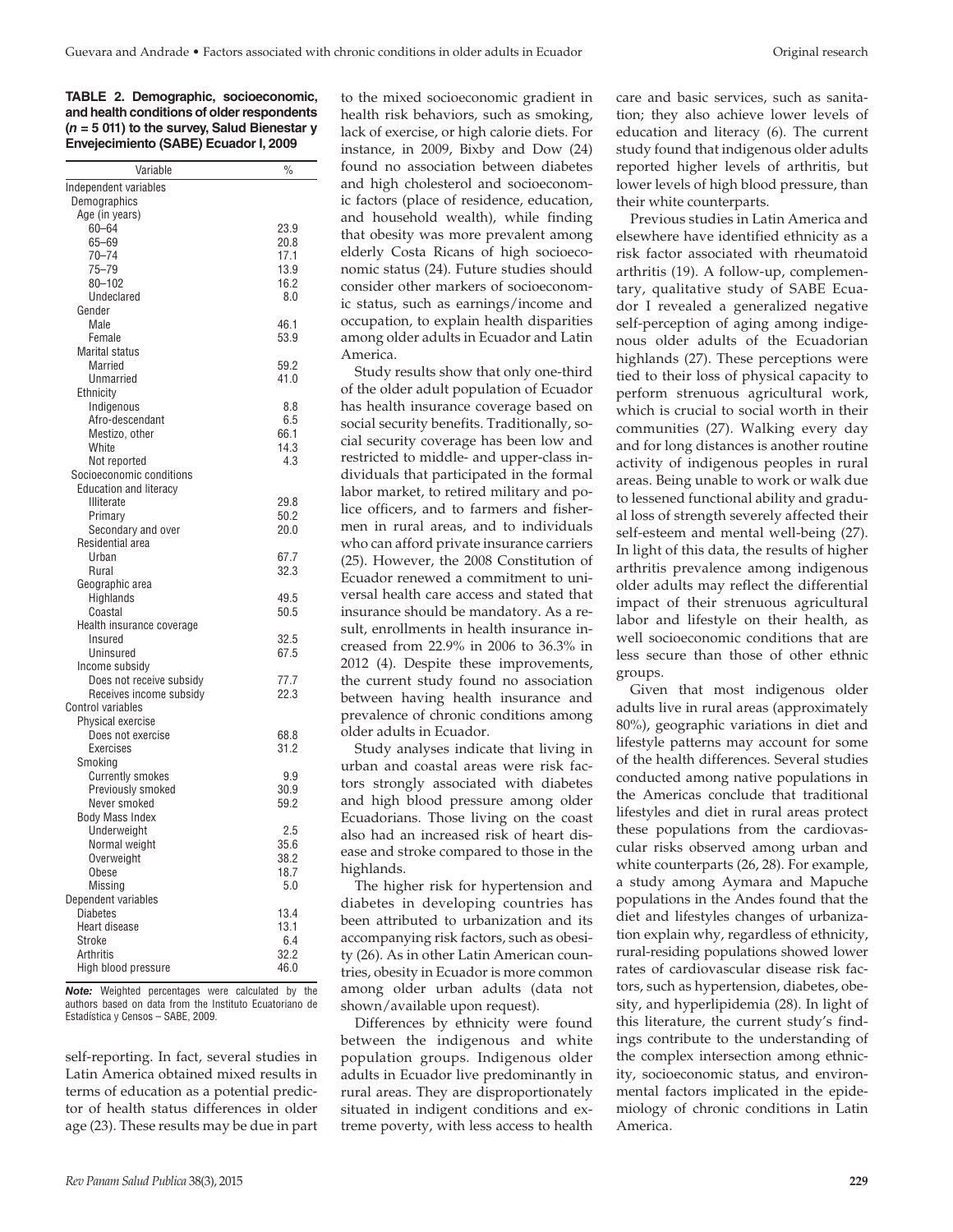## **TABLE 3. Logistic regression models evaluating the association of sociodemographic characteristics with prevalence of chronic conditions among older adults (***n* **= 5 011), Ecuador, 2009**

|                                  | <b>Diabetes</b>   |                 | Heart disease     |                 | High blood pressure       |                 | Stroke            |                 | <b>Arthritis</b>  |                 |
|----------------------------------|-------------------|-----------------|-------------------|-----------------|---------------------------|-----------------|-------------------|-----------------|-------------------|-----------------|
|                                  | Odds              |                 | Odds              |                 | Odds                      |                 | Odds              |                 | Odds              |                 |
| Variable (reference)             | ratio             | 95%Cla          | ratio             | 95%CI           | ratio                     | 95%CI           | ratio             | 95%CI           | ratio             | 95%CI           |
| Independent variables            |                   |                 |                   |                 |                           |                 |                   |                 |                   |                 |
| Demographics                     |                   |                 |                   |                 |                           |                 |                   |                 |                   |                 |
| Age (60-64 years)                |                   |                 |                   |                 |                           |                 |                   |                 |                   |                 |
| 65-69 years                      | 1.05              | $(0.82 - 1.35)$ | 1.47              | $(0.93 - 2.34)$ | 1.16                      | $(0.86 - 1.58)$ | 0.95              | $(0.50 - 1.80)$ | 1.15              | $(0.82 - 1.62)$ |
| 70-74 years                      | 0.94              | $(0.72 - 1.24)$ | 1.43              | $(0.93 - 2.20)$ | 1.23                      | $(0.97 - 1.56)$ | 0.85              | $(0.50 - 1.45)$ | 1.46c             | $(1.12 - 1.91)$ |
| 75-79 years                      | 0.76              | $(0.57 - 1.02)$ | $1.85^{b}$        | $(1.26 - 2.72)$ | 1.10                      | $(0.78 - 1.56)$ | 0.93              | $(0.54 - 1.59)$ | 1.17              | $(0.81 - 1.68)$ |
| 80-102 years                     | 0.88              | $(0.62 - 1.25)$ | 2.00 <sup>c</sup> | $(1.20 - 3.35)$ | 1.51 <sup>b</sup>         | $(1.08 - 2.11)$ | 0.98              | $(0.62 - 1.55)$ | 1.30              | $(0.91 - 1.84)$ |
| Undeclared                       | 0.89              | $(0.49 - 1.61)$ | 2.10 <sup>d</sup> | $(1.37 - 3.21)$ | 1.36                      | $(0.94 - 1.97)$ | 0.74              | $(0.45 - 1.24)$ | 1.02              | $(0.70 - 1.48)$ |
| Gender (male)                    |                   |                 |                   |                 |                           |                 |                   |                 |                   |                 |
| Female                           | 1.91 <sup>d</sup> | $(1.39 - 2.62)$ | 1.78c             | $(1.27 - 2.52)$ | 1.79 <sup>d</sup>         | $(1.44 - 2.23)$ | 0.78              | $(0.55 - 1.12)$ | 2.92 <sup>d</sup> | $(2.45 - 3.49)$ |
| Marital status (married)         |                   |                 |                   |                 |                           |                 |                   |                 |                   |                 |
| Unmarried                        | 0.69c             | $(0.54 - 0.90)$ | 0.78              | $(0.60 - 1.02)$ | 0.98                      | $(0.83 - 1.17)$ | 1.08              | $(0.78 - 1.50)$ | 1.02              | $(0.82 - 1.26)$ |
| Ethnicity (white)                |                   |                 |                   |                 |                           |                 |                   |                 |                   |                 |
| Indigenous                       | 0.76              | $(0.45 - 1.30)$ | 1.02              | $(0.52 - 2.01)$ | 0.54c                     | $(0.36 - 0.79)$ | 0.55              | $(0.22 - 1.39)$ | 1.76 <sup>b</sup> | $(1.15 - 2.69)$ |
| Afro-descendant                  | 0.93              | $(0.52 - 1.65)$ | 1.23              | $(0.71 - 2.13)$ | 1.35                      | $(0.98 - 1.86)$ | 0.94              | $(0.44 - 2.02)$ | 1.03              | $(0.62 - 1.73)$ |
| Mestizo - other                  | 0.82              | $(0.60 - 1.10)$ | 1.4               | $(0.96 - 2.04)$ | 0.92                      | $(0.72 - 1.17)$ | 0.92              | $(0.59 - 1.44)$ | 1.2               | $(0.92 - 1.57)$ |
| Not reported                     | 0.57              | $(0.32 - 1.03)$ | 0.63              | $(0.32 - 1.25)$ | 0.83                      | $(0.52 - 1.31)$ | 0.54              | $(0.23 - 1.26)$ | 0.94              | $(0.57 - 1.54)$ |
| Socioeconomic conditions         |                   |                 |                   |                 |                           |                 |                   |                 |                   |                 |
| Education and literacy (primary) |                   |                 |                   |                 |                           |                 |                   |                 |                   |                 |
| Illiterate                       | 0.94              | $(0.74 - 1.20)$ | 0.83              | $(0.62 - 1.10)$ | 0.92                      | $(0.78 - 1.08)$ | 1.29              | $(0.77 - 2.17)$ | 0.86              | $(0.69 - 1.07)$ |
| Secondary or higher              | 0.98              | $(0.68 - 1.41)$ | 1.08              | $(0.83 - 1.41)$ | 0.96                      | $(0.80 - 1.16)$ | 0.99              | $(0.53 - 1.87)$ | 1.02              | $(0.81 - 1.30)$ |
| Residential area (urban)         |                   |                 |                   |                 |                           |                 |                   |                 |                   |                 |
| Rural                            | 0.63c             | $(0.47 - 0.84)$ | 0.89              | $(0.65 - 1.21)$ | 0.78 <sup>d</sup>         | $(0.68 - 0.90)$ | 0.78              | $(0.58 - 1.03)$ | 1.17              | $(0.98 - 1.39)$ |
| Geographic area (highland)       |                   |                 |                   |                 |                           |                 |                   |                 |                   |                 |
| Coastal                          | 1.54c             | $(1.13 - 2.10)$ | 1.49 <sup>d</sup> | $(1.26 - 1.77)$ | 1.32c                     | $(1.09 - 1.59)$ | 1.50 <sup>b</sup> | $(1.07 - 2.09)$ | 1.01              | $(0.83 - 1.23)$ |
| Access to healthcare (insured)   |                   |                 |                   |                 |                           |                 |                   |                 |                   |                 |
| Uninsured                        | 0.9               | $(0.73 - 1.11)$ | 0.88              | $(0.73 - 1.06)$ | 0.87                      | $(0.71 - 1.07)$ | 1.38              | $(1.00 - 1.90)$ | 0.88              | $(0.72 - 1.07)$ |
| Income subsidy (does not         |                   |                 |                   |                 |                           |                 |                   |                 |                   |                 |
| receive)                         |                   |                 |                   |                 |                           |                 |                   |                 |                   |                 |
| Receives subsidy                 | 0.95              | $(0.70 - 1.30)$ | 1.23              | $(0.86 - 1.76)$ | 1.45c                     | $(1.16 - 1.82)$ | 1.27              | $(0.92 - 1.76)$ | 0.89              | $(0.71 - 1.12)$ |
| Control variables                |                   |                 |                   |                 |                           |                 |                   |                 |                   |                 |
| Physical exercise (exercised)    |                   |                 |                   |                 |                           |                 |                   |                 |                   |                 |
| Did not exercise                 | 1.01              | $(0.77 - 1.33)$ | 0.89              | $(0.58 - 1.35)$ | 1.16                      | $(0.94 - 1.43)$ | 2.25c             | $(1.37 - 3.69)$ | 1.1               | $(0.89 - 1.37)$ |
| Smoking (never smoked)           |                   |                 |                   |                 |                           |                 |                   |                 |                   |                 |
| <b>Currently smokes</b>          | 1.02              | $(0.64 - 1.64)$ | 0.51 <sup>b</sup> | $(0.29 - 0.88)$ | 0.70 <sup>c</sup>         | $(0.55 - 0.90)$ | 0.36 <sup>c</sup> | $(0.18 - 0.73)$ | 0.68 <sup>b</sup> | $(0.49 - 0.96)$ |
| Previously smoked                | 1.65c             | $(1.23 - 2.22)$ | 1.56 <sup>c</sup> | $(1.16 - 2.10)$ | 1.23                      | $(0.98 - 1.54)$ | 0.83              | $(0.65 - 1.07)$ | 0.99              | $(0.79 - 1.25)$ |
| BMI (normal weight)              |                   |                 |                   |                 |                           |                 |                   |                 |                   |                 |
|                                  |                   |                 |                   |                 |                           |                 |                   |                 |                   |                 |
| Underweight                      | 0.43              | $(0.17 - 1.09)$ | 1.02              | $(0.57 - 1.83)$ | 1.27<br>1.79 <sup>d</sup> | $(0.72 - 2.24)$ | 0.46              | $(0.11 - 1.93)$ | 1.10              | $(0.65 - 1.85)$ |
| Overweight                       | 1.44c             | $(1.11 - 1.88)$ | 1.38c             | $(1.12 - 1.70)$ |                           | $(1.48 - 2.17)$ | 1.32              | $(0.90 - 1.91)$ | 1.13              | $(0.87 - 1.46)$ |
| Obese                            | 1.49 <sup>b</sup> | $(1.03 - 2.16)$ | 1.53c             | $(1.18 - 1.99)$ | 2.65 <sup>d</sup>         | $(2.18 - 3.22)$ | 1.07              | $(0.56 - 2.06)$ | 1.41 <sup>b</sup> | $(1.03 - 1.93)$ |
| <b>Missing</b>                   | 1.43              | $(0.86 - 2.39)$ | 1.92 <sup>b</sup> | $(1.06 - 3.47)$ | 1.58 <sup>b</sup>         | $(1.10 - 2.28)$ | 4.44 <sup>d</sup> | $(2.96 - 6.66)$ | 1.62c             | $(1.13 - 2.33)$ |

*Note:* Estimates were calculated by the authors based on data from the Instituto Ecuatoriano de Estadística y Censos – Encuesta de Salud Bienestar y Envejecimiento (SABE), 2009. a 95% confidence interval.

 $P < 0.01$ .

 $d P < 0.001$ .

This study's results also show that the majority of Ecuadorian older adults are overweight or obese (57%). According to recent studies, older adults and adolescents in Ecuador, especially those living in urban and coastal areas, are the subgroups most vulnerable to overweight and obesity (7, 8, 29). This study confirms previous findings that obesity is an important risk factor associated with cardiovascular diseases in Latin America (30, 31). This study also shows that being obese was significantly associated with having been diagnosed with arthritis. Considering that recent studies have drawn attention to the associations

between rheumatoid arthritis and cardiovascular disease (19), this study provides evidence supporting further examination of the aggravating or mediating effects of obesity on cardiovascular disease among subjects with arthritis in Latin America.

Analyses show that physical activity reduces the odds of reporting a stroke. Previous studies show that physical activity helps prevent stroke (32). However, given the cross-sectional nature of the data, we cannot assert whether physical activity decreased the odds of having a stroke or whether having a stroke limited the amount of physical activity for older adults in Ecuador. Results for tobacco consumption were less clear. Those who were former smokers were more likely to report having diabetes, high blood pressure, and heart disease than those who never smoked. However, current smokers were less likely to report having chronic conditions, with the exception of diabetes, than those who never smoked. These results are unexpected given previous studies associating tobacco with higher risks of various chronic diseases and mortality in Latin America (33).

Previous studies have shown that even though women live longer than men,

 $b$   $P < 0.05$ .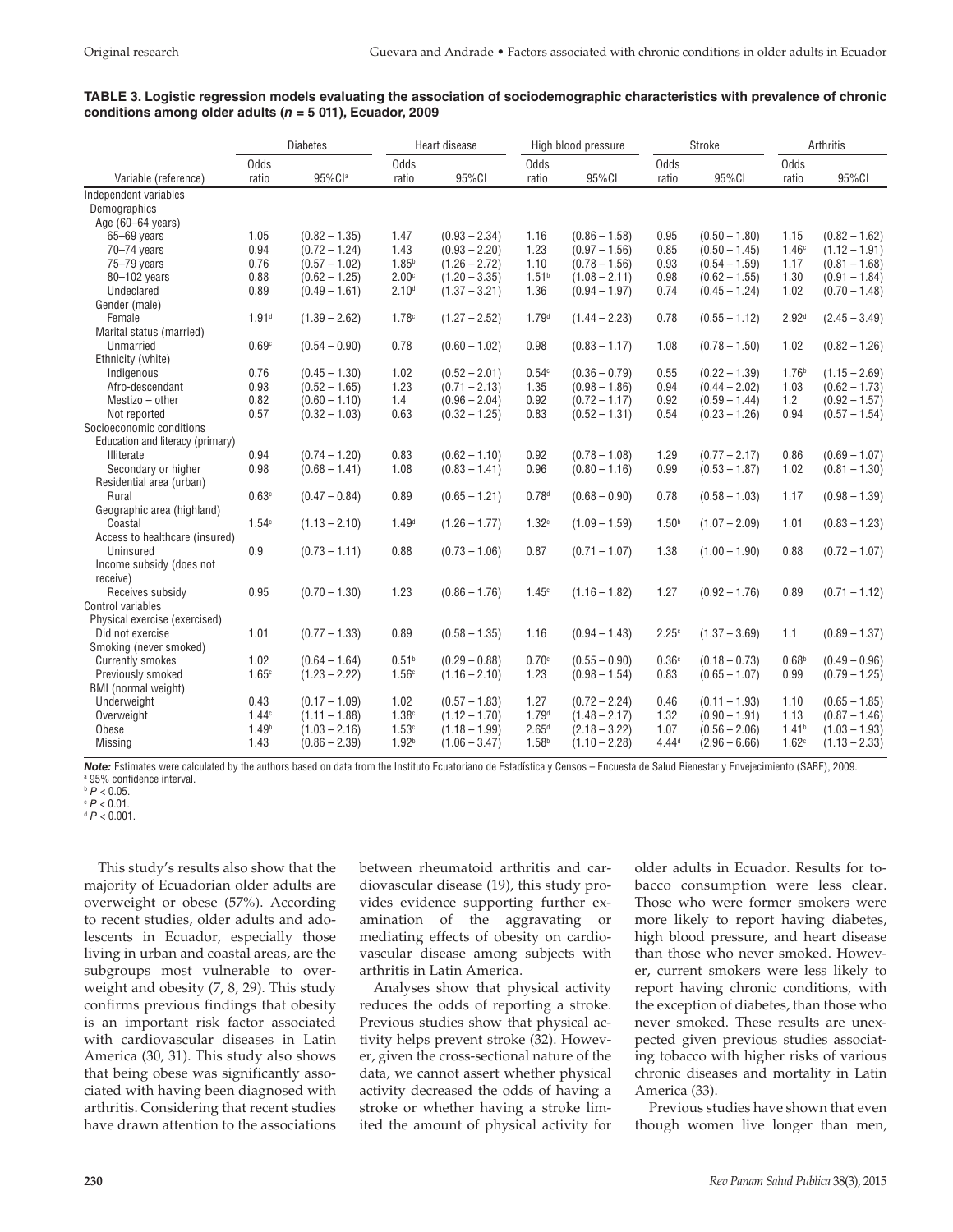they live more of the additional years with disabilities (34). Findings of the current study confirm the regional trend of older women's greater vulnerability to highly disabling chronic diseases that severely affect their quality of life in later years (34).

# **Limitations**

This study has a few limitations. First, data from SABE Ecuador I is cross-sectional, which does not allow for making causal inferences. Second, data on chronic disease prevalence are self-reported; as such, prevalence may be underestimated. Therefore, because of the likelihood of undiagnosed chronic conditions among study subjects, the values presented in this paper are conservative estimates of the real disease burden. However, it is important to note that awareness of chronic disease status increases with age. This is consistent with the fact that older people have more time to develop the disease and to present complications that may trigger medical diagnosis and treatment. Thus, the self-reporting bias may be smaller than in younger age groups. Third, given that 5.1% of older adults in the SABE Ecuador I sample were screened positive for cognitive impairment, self-reported

- 1. Population Division of the Department of Economic and Social Affairs of the United Nations Secretariat, World Population Prospects: The 2012 Revision, 2012. Available from: [http://esa.un.org/unpd/](http://esa.un.org/unpd/wpp/index.htm) [wpp/index.htm](http://esa.un.org/unpd/wpp/index.htm) Accessed on 18 August 2015.
- 2. Secretaría Nacional de Planificación y Desarrollo. Ecuador: Tablas completas de mortalidad, 2008. Available from: [http://](http://app.sni.gob.ec/sni-link/sni/Portal%20SNI%202014/ESTADISTICA/Proyecciones_y_estudios_demograficos/07.pdf) [app.sni.gob.ec/sni-link/sni/Portal%20](http://app.sni.gob.ec/sni-link/sni/Portal%20SNI%202014/ESTADISTICA/Proyecciones_y_estudios_demograficos/07.pdf) [SNI%202014/ESTADISTICA/Proyeccio](http://app.sni.gob.ec/sni-link/sni/Portal%20SNI%202014/ESTADISTICA/Proyecciones_y_estudios_demograficos/07.pdf)[nes\\_y\\_estudios\\_demograficos/07.pdf](http://app.sni.gob.ec/sni-link/sni/Portal%20SNI%202014/ESTADISTICA/Proyecciones_y_estudios_demograficos/07.pdf) Accessed on 15 May 2015.
- 3. Rosero Bixby L. Estado de salud de las personas adultas mayores en el Ecuador alrededor del año 2010. In: Soliz D, Sáenz A, Vásconez A, ed. De pobres a ciudadanos: Experiencias latinoamericanas de equidad y movilidad social. Documentos Técnicos. Quito: Ministerio de Inclusión Económica y Social; 2012.
- 4. Secretaría Nacional de Planificación y Desarrollo. Sistema Nacional de Información, 2014. Available from: <http://sni.gob.ec> Accessed on 12 April 2014.
- 5. Economic Commission for Latin America and the Caribbean. Long term population estimates and projections 1950–2100,

data might be biased as proxy respondents provided the answers for chronic conditions. Fourth, data from SABE Ecuador I focused on the population not residing in institutions. Because institutionalized populations, particularly those residing in nursing homes, are more likely to have poor health than non-institutionalized populations, the non-institution focus might result in an underestimation of chronic disease prevalence. However, the institutionalized population in LAC countries is relatively small; thus, so is the likely bias. Finally, data analyzed were collected in 2009– 2010, and therefore, may not reflect current social and demographic conditions.

## **Conclusions**

Older age in Ecuador is marked by low educational levels and poverty. Socioeconomic and lifestyle factors play an important role in explaining differences in chronic health conditions among older adults in Ecuador. Female gender and living in urban and coastal areas were associated with higher risks of self-reported chronic conditions. Obesity, smoking and lack of physical activity were associated with chronic conditions, particularly arthritis, diabetes, and cardiovascular disease.

According to this study's findings, prevention and treatment programs and plans should target women, coastal residents, and those exposed to sedentary environments. Important efforts have been recently implemented by the Ministry of Heath of Ecuador addressing chronic non-communicable diseases with a focus on preventable and modifiable risk behaviors, including smoking, physical activity, and nutrition (35). Additional interventions should address access to prevention and health care in areas marked by low socioeconomic living conditions, particularly in urban areas and among indigenous populations in rural areas.

**Acknowledgements.** This research was supported in part by a Postdoctoral fellowship from the National Secretariat of Higher Education, Science and Technology of Ecuador (Quito, Ecuador).

# **Conflict of interests.** None.

**Disclaimer.** Authors hold sole responsibility for the views expressed in the manuscript, which may not necessarily reflect the opinion or policy of the RPSP/ PAJPH and/or PAHO.

## **REFERENCES**

Ecuador, 2013. Available from: [www.](http://www.eclac.cl/celade/proyecciones/basedatos_BD.htm) [eclac.cl/celade/proyecciones/basedatos\\_](http://www.eclac.cl/celade/proyecciones/basedatos_BD.htm) [BD.htm](http://www.eclac.cl/celade/proyecciones/basedatos_BD.htm) Accessed on 8 April 2014.

- 6. Freire W, Rojas E, Pazmiño L, Fornasini M, Tito S, Buendía P, et al. Encuesta Nacional de Salud, Bienestar y Envejecimiento SABE I Ecuador 2009-2010. Quito: Aliméntate Ecuador/Universidad San Francisco de Quito; 2010. Available from: [http://](http://anda.inec.gob.ec/anda/index.php/catalog/292) [anda.inec.gob.ec/anda/index.php/cata](http://anda.inec.gob.ec/anda/index.php/catalog/292)[log/292](http://anda.inec.gob.ec/anda/index.php/catalog/292) Accessed on 17 August 2015.
- 7. Ochoa-Avilés A, Andrade S, Huynh T, Verstraeten R, Lachat C, Rojas R, et al. Prevalence and socioeconomic differences of risk factors of cardiovascular disease in Ecuadorian adolescents. Pediatric Obesity. 2012;7(4):274–83.
- 8. Freire W, Ramírez M, Belmont P, Mendieta M, Silva K, Romero N, et al. Encuesta Nacional de Salud y Nutrición, 2011–2013. Quito: Ministerio de Salud Pública/Instituto Nacional de Estadística y Censos; 2013.
- 9. Alley DE. Chang VW. The changing relationship of obesity and disability, 1988– 2004. JAMA. 2007;298(17):2020–7.
- 10. Smith-Spangler CM, Bhattacharya J, Goldhaber-Fiebert JD. Diabetes, its treatment, and catastrophic medical spending in

35 developing countries. Diabetes Care. 2012; 35(2):319–26.

- 11. Gasparini L, Cruces G, Tornarolli L, Mejía D. Recent trends in income inequality in Latin America [with comments]. Economia. 2011;11(2):147–201.
- 12. Sempértegui F, Estrella B, Elmieh N, Jordan M, Ahmed T, Rodrıguez A, et al. Nutritional, immunological and health status of the elderly population living in poor neighbourhoods of Quito, Ecuador. Br J Nutr. 2006;96:845–53.
- 13. Sempértegui F, Estrella B, Tucker KL, Hamer DH, Narvaez X, Sempértegui M, et al. Metabolic syndrome in the elderly living in marginal peri-urban communities in Quito, Ecuador. Public Health Nutr. 2011;14(5):758–67.
- 14. Wong R, Peláez M, Palloni A, Markides K. Survey data for the study of aging in Latin America and the Caribbean. J Aging Health. 2006;18(2):157–79.
- 15. Orces CH. Prevalence and determinants of falls among older adults in Ecuador: an analysis of the SABE I Survey. Curr Gerontol Geriatr Res. 2013;2013:1–7.
- 16. Orces CH. Epidemiology of hip fractures in Ecuador. Rev Panam Salud Publica. 2009;25(5):438–42.